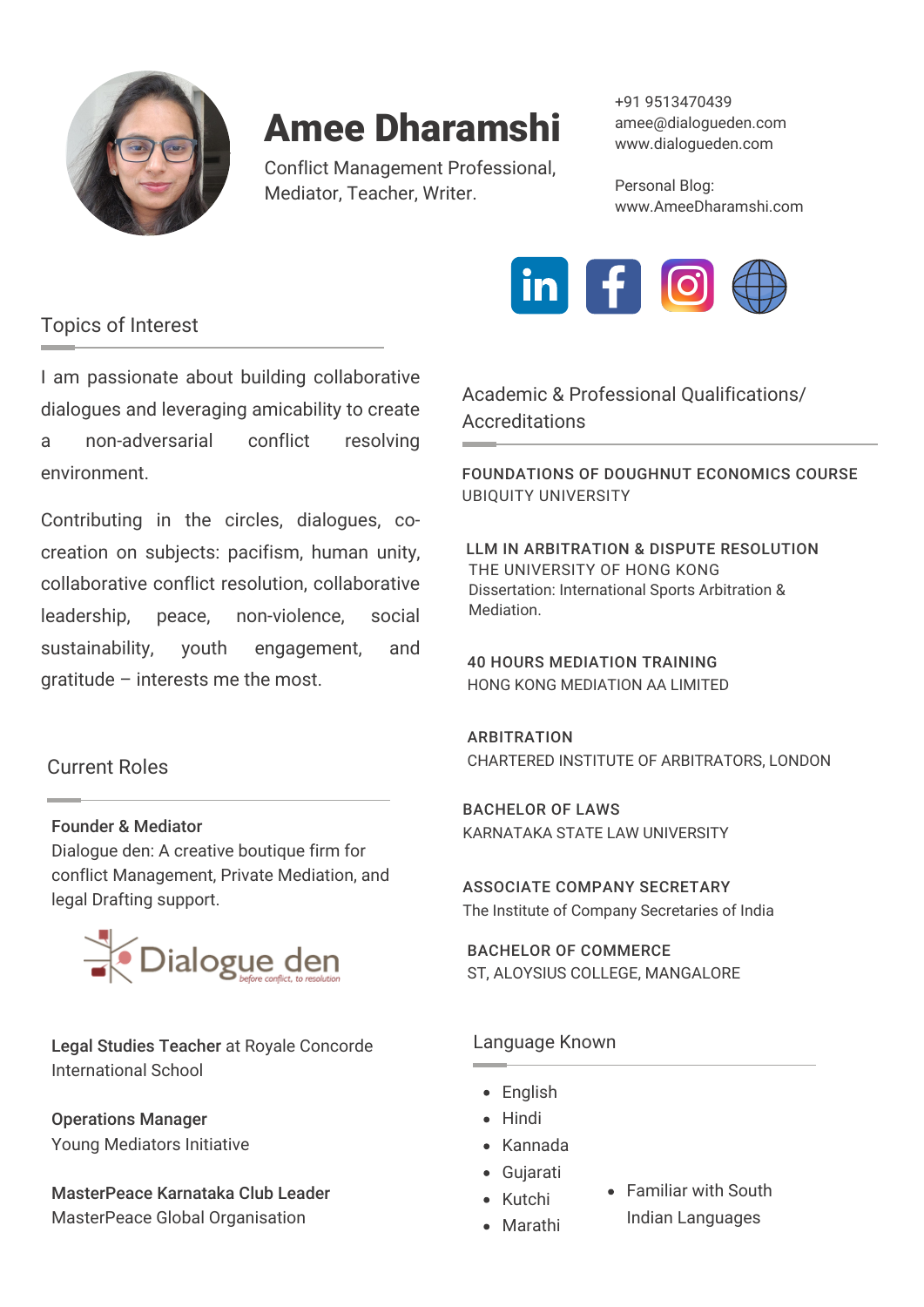Conflict Management Professional, Mediator, Teacher, Writer.

+91 9513470439 amee@dialogueden.com www.dialogueden.com

Personal Blog: www.AmeeDharamshi.com

Conflict Management & Private Mediation Experience

## Dispute Planning

Planning the dispute resolution road-map: Litigation, Domestic/International Arbitration/ Mediation. Negotiation via collaborations with Corporate Lawyers, Company Secretaries, and Chartered Accountants to service their clients (independent artists, start-ups, partnership firms, corporate companies), Drafting Dispute Resolution Clauses.

Family Mediations: Separation & Divorce discussions (LGBTQA friendly), Co-parenting agreements, Parent-child arrangements, Family Property and Jewellery distribution. Facilitated Online Mediations for Indian Couples residing outside India.

Workplace Mediations: Facilitating mediations between HR outsourcing companies and their recommended employees. Conducting the Dispute Resolution Planning to input appropriate clauses in the HR Policies.

Corporate Mediations: Founders'/ Promoters' disputes, Dissolution & Settlement arrangements.

Legal Drafting: Agreements & Contracts.

Previous Internships, Trainings, and Boot Camp

### 2019

MastrPeace Annual Bootcamp - Tunisia representing Karnataka, India

### 2019

LEGAL INTERN & Mediation Mentee Kwok, Ng & Chan - [Solicitors](http://www.kncsol.com/) & Notaries , HONG KONG

2019 Mediation Mentee MENTOR SALA SIHOMBING , HONG KONG [CONFLICT](https://www.conflictchange.com/about.html) CHANGE

2012-2014 ACE [DESIGNERS](https://www.acemicromatic.net/ace-designers/) LIMITED Company Secretarial Management Trainee

#### 2015 BOMBAY STOCK [EXCHANGE](https://www.bseindia.com/) Company Secretarial [Management](https://www.bseindia.com/) Trainee

Teaching/ Lecturing Experience

### 2020-ongoing

Legal Studies Teacher, CBSE Class 11 & 12. Royal Concorde International School, Kalyan Nagar, Bangalore

#### 2020

Lecturing: Basic International Arbitration Course SDM Law School, Mangalore

2018-2022-ongoing (by invite) Conflict Management & Mediation Resource Person Various Educations Institutions and Institutional Arbitration Workshops.

# Skills & Proficiencies

- Mediating, Appear as Mediation Counsel
- Dispute Planning, Conflict Management
- Corporate Laws, Legal Drafting
- Wordpress, Basic Graphic Designing
- Writing, and Teaching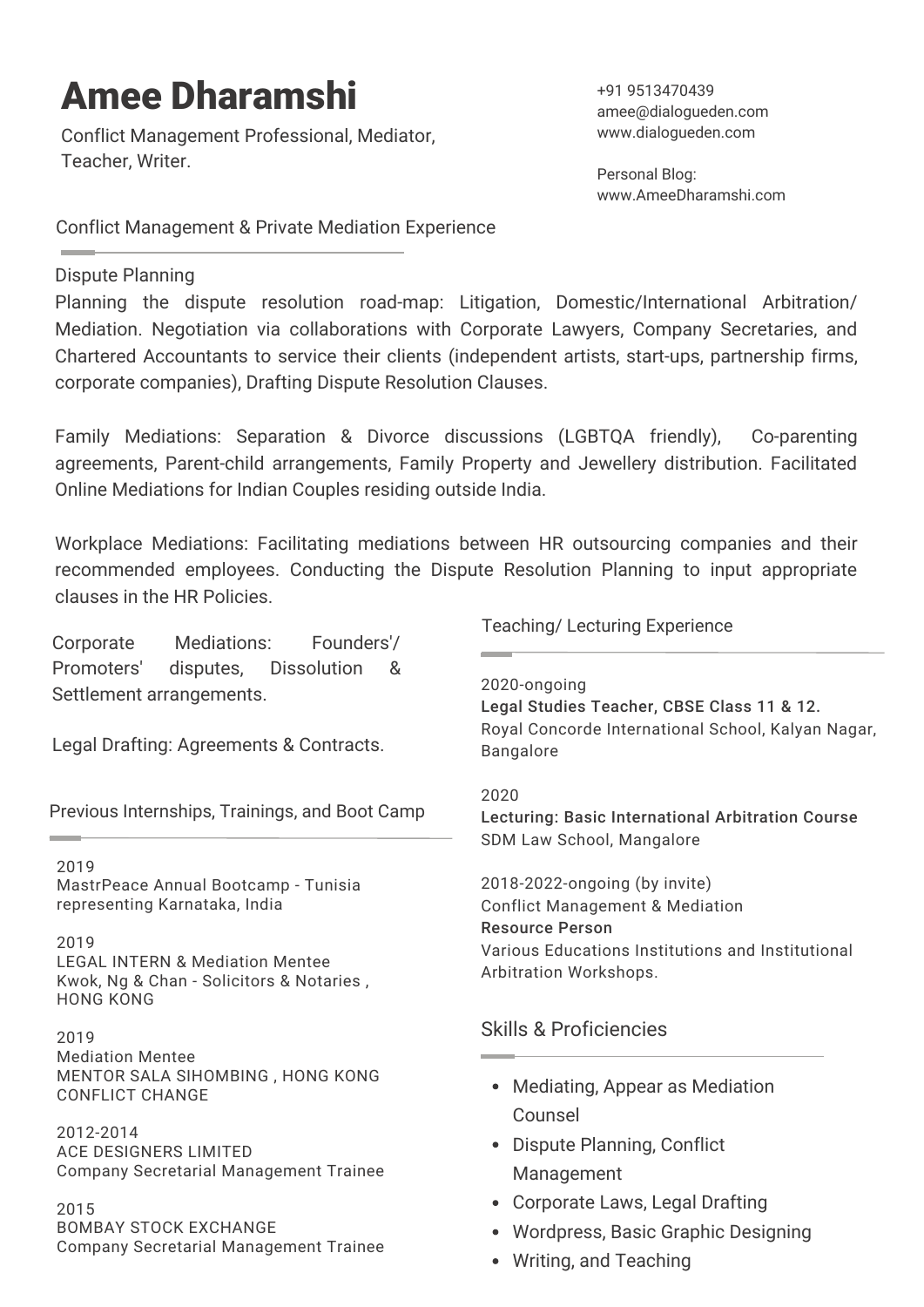Conflict Management Professional, Mediator, Teacher, Writer.

+91 9513470439 amee@dialogueden.com www.dialogueden.com

Personal Blog: www.AmeeDharamshi.com

Volunteer Work - Global Projects

The Hague Center for Global [Governance,](http://www.thehaguecenter.org/) Innovation and Emergence - [THC](http://www.thehaguecenter.org/) 2019-ongoing. Design Team Member developing the project "Art of Intergenerational Interaction."

[MasterPeace](http://www.thehaguecenter.org/) Global [Organisation](http://www.thehaguecenter.org/) -**[MasterPeace](https://masterpeace.org/)** 2018-ongoing. Part of International Peace Movement, facilitating organisation's activities in Karnataka.

[International](https://imimediation.org/ymi/) Mediation Institute - Young Mediators Initiativ[e](https://imimediation.org/ymi/) - [YMI](https://imimediation.org/about/who-are-imi/imi-team/) 2017-ongoing. Operations Manager, Facilitating conversations circles for Mediators young in experience.

# Family Beyond Borders - Global Citizens of **[Tomorrow](https://www.facebook.com/Global-Citizens-of-Tomorrow-100491018463054)**









# Glimpse of my workshops

- **Global Young Conference by [Mediate.com](https://www.mediate.com/YouthVoicesinADR/pg7.cfm)**
- [Mediation](https://www.youtube.com/watch?v=y0WRK76p5Ks) Career Webinar by [Lawctopus](https://www.youtube.com/watch?v=y0WRK76p5Ks) Law **School**
- [Humanity](https://www.youtube.com/watch?v=0pII1crbmKk) Rising UN75 Special
- Global BootCamp Tunisia 2019 by [MasterPeace](https://www.youtube.com/watch?v=3xktobBSwBQ) **Orga[n](https://www.youtube.com/watch?v=3xktobBSwBQ)isation**

# Non-Academic Interests

- Swimming Golden Karnataka Rajyotsava Award by Hubli – Dharwad Municipal Corp. – 2005
- Bharatnatyam Junior Exam KESC
- Nature Walking, Meditating
- Driving